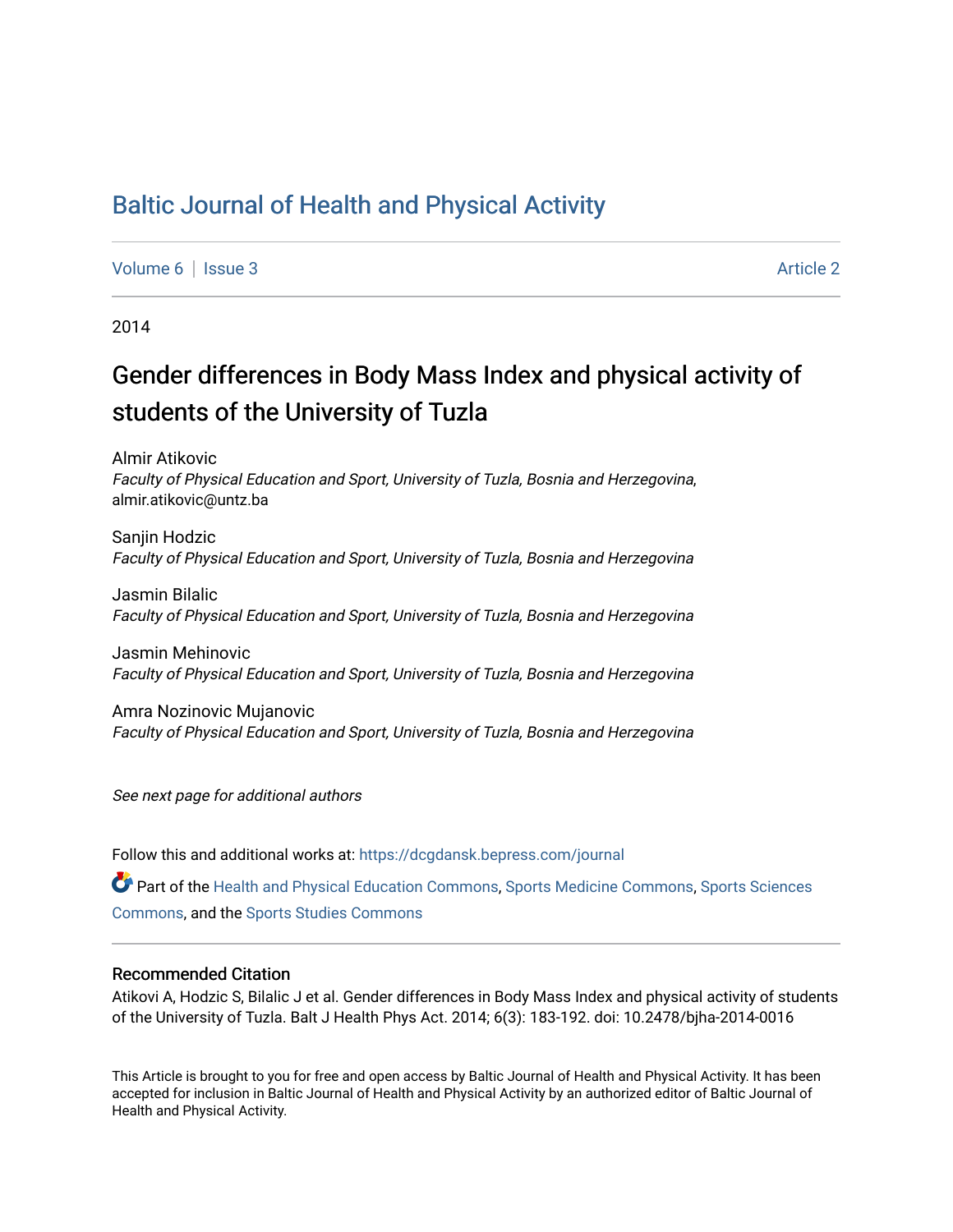# Gender differences in Body Mass Index and physical activity of students of the University of Tuzla

# Authors

Almir Atikovic, Sanjin Hodzic, Jasmin Bilalic, Jasmin Mehinovic, Amra Nozinovic Mujanovic, Edin Mujanovic, and Alen Kapidzic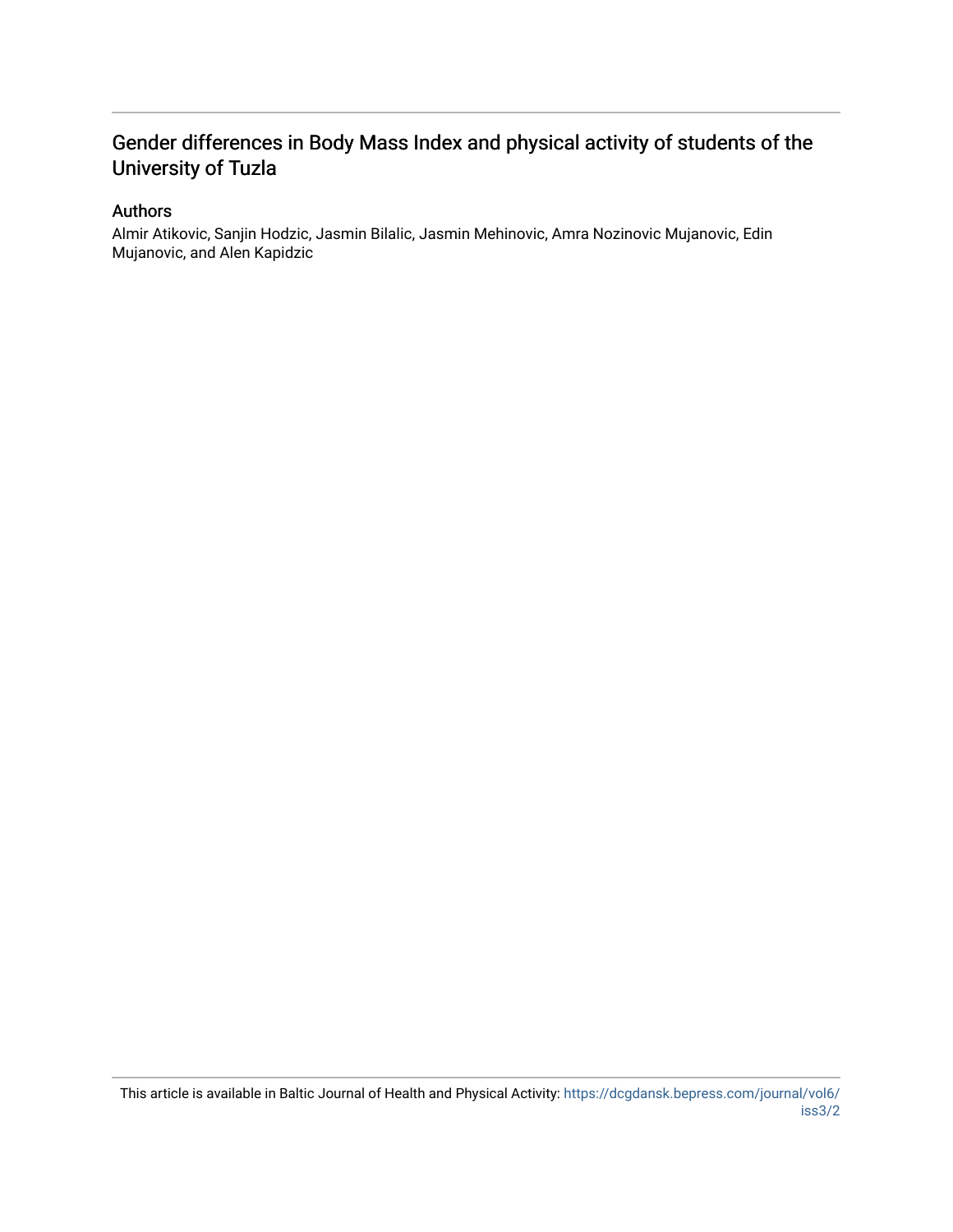

DOI: 10.2478/bjha-2014-0016

|                                                                                                                                                                                                                                                                   | <b>Gender differences in Body Mass Index</b><br>and physical activity of students<br>of the University of Tuzla                                                                                                                                                                                                                                                                                                                                                                                                                                                                                                                                                                                                                                                                                                                                                                                                                                                                                                               |
|-------------------------------------------------------------------------------------------------------------------------------------------------------------------------------------------------------------------------------------------------------------------|-------------------------------------------------------------------------------------------------------------------------------------------------------------------------------------------------------------------------------------------------------------------------------------------------------------------------------------------------------------------------------------------------------------------------------------------------------------------------------------------------------------------------------------------------------------------------------------------------------------------------------------------------------------------------------------------------------------------------------------------------------------------------------------------------------------------------------------------------------------------------------------------------------------------------------------------------------------------------------------------------------------------------------|
| <b>Authors' Contribution:</b><br>A - Study Design<br>B - Data Collection<br>C - Statistical Analysis<br>D - Data Interpretation<br>E - Manuscript Preparation                                                                                                     | Almir Atikovic <sup>ABCDEFG</sup> , Sanjin Hodzic <sup>ABCDEFG</sup> , Jasmin Bilalic <sup>ABCDEFG</sup><br>Jasmin Mehinovic <sup>ABCDEFG</sup> , Amra Nozinovic Mujanovic <sup>ABCDEFG</sup> ,<br>Edin Mujanovic ABCDEFG, Alen Kapidzic ABCDEFG                                                                                                                                                                                                                                                                                                                                                                                                                                                                                                                                                                                                                                                                                                                                                                              |
| F - Literature Search<br>G - Funds Collection                                                                                                                                                                                                                     | Faculty of Physical Education and Sport, University of Tuzla, Bosnia and Herzegovina                                                                                                                                                                                                                                                                                                                                                                                                                                                                                                                                                                                                                                                                                                                                                                                                                                                                                                                                          |
|                                                                                                                                                                                                                                                                   | Key words: body mass index, physical activity, lifestyle, university students.                                                                                                                                                                                                                                                                                                                                                                                                                                                                                                                                                                                                                                                                                                                                                                                                                                                                                                                                                |
|                                                                                                                                                                                                                                                                   | <b>Abstract</b>                                                                                                                                                                                                                                                                                                                                                                                                                                                                                                                                                                                                                                                                                                                                                                                                                                                                                                                                                                                                               |
| <b>Background:</b>                                                                                                                                                                                                                                                | This study was carried out among undergraduate students at the University of Tuzla<br>(Bosna and Herzegovina) with the objective of examining gender differences in the<br>body mass index (BMI) and the level of Physical Activity (PA) among respondents.                                                                                                                                                                                                                                                                                                                                                                                                                                                                                                                                                                                                                                                                                                                                                                   |
| <b>Material/Methods:</b>                                                                                                                                                                                                                                          | This study was conducted to: determine the body mass index (BMI) and the average<br>weekly number of hours of sport activity in the last six months (PA). A research sample<br>was made of female students ( $n = 330$ ) in the chronological age of 19.3+1.5 yrs, 60.7%,                                                                                                                                                                                                                                                                                                                                                                                                                                                                                                                                                                                                                                                                                                                                                     |
| <b>Results:</b>                                                                                                                                                                                                                                                   | and of male students ( $n = 213$ ) in the chronological age of 20.0+1.8 yrs, 39.2%.<br>On average, the students (both female and male) spend 5.60 (5.03) hours on physical<br>activity per week. Female students spend 4.05 (4.32) hours, while male students<br>dedicate 8.11 (5.30) hours to physical activities. It can be concluded that in principle<br>the students practice physical activities and recreation, but still 1/5 of all students are<br>inactive. The obtained results for the BMI show that the majority of students are in the<br>zone of normal values: female - 278 (84.2%); male - 157 (73.7%). Correlations be-<br>tween BMI and PA amount to $(R = .214; p < 0.01)$ and $(R^2 = .046; p < 0.01)$ . The re-<br>sults of the T-test show a more significant statistical variable of differences between<br>female and male students at the level of $p < 0.05$ . In comparison to female students,<br>male students have 2.35 kg/m <sup>2</sup> higher BMI, and they are more active in physical ac- |
| Conclusions:                                                                                                                                                                                                                                                      | tivities for 4.06 hours in comparison to women.<br>The focus should be directed to the education of young people, because they can<br>easily adopt healthy habits that should be maintained for life. These results point out<br>the necessity of an integrated approach to prevention and control of risk factors, par-<br>ticularly among youth.                                                                                                                                                                                                                                                                                                                                                                                                                                                                                                                                                                                                                                                                            |
| Word count: $4,156$                                                                                                                                                                                                                                               |                                                                                                                                                                                                                                                                                                                                                                                                                                                                                                                                                                                                                                                                                                                                                                                                                                                                                                                                                                                                                               |
| Tables: 4                                                                                                                                                                                                                                                         | Received: March 2014                                                                                                                                                                                                                                                                                                                                                                                                                                                                                                                                                                                                                                                                                                                                                                                                                                                                                                                                                                                                          |
| Figures: 4<br>References: 31                                                                                                                                                                                                                                      | Accepted: July 2014<br>Published: October 2014                                                                                                                                                                                                                                                                                                                                                                                                                                                                                                                                                                                                                                                                                                                                                                                                                                                                                                                                                                                |
| <b>Corresponding author:</b><br>Assistant Professor Almir ATIKOVIĆ, Ph.D.<br>University of Tuzla, Faculty of Physical Education and Sport<br>2. Oktobra 1, 75000 Tuzla, Bosnia and Herzegovina<br>Phone/fax: +387 (0)35 278-536<br>E-mail: almir.atikovic@untz.ba |                                                                                                                                                                                                                                                                                                                                                                                                                                                                                                                                                                                                                                                                                                                                                                                                                                                                                                                                                                                                                               |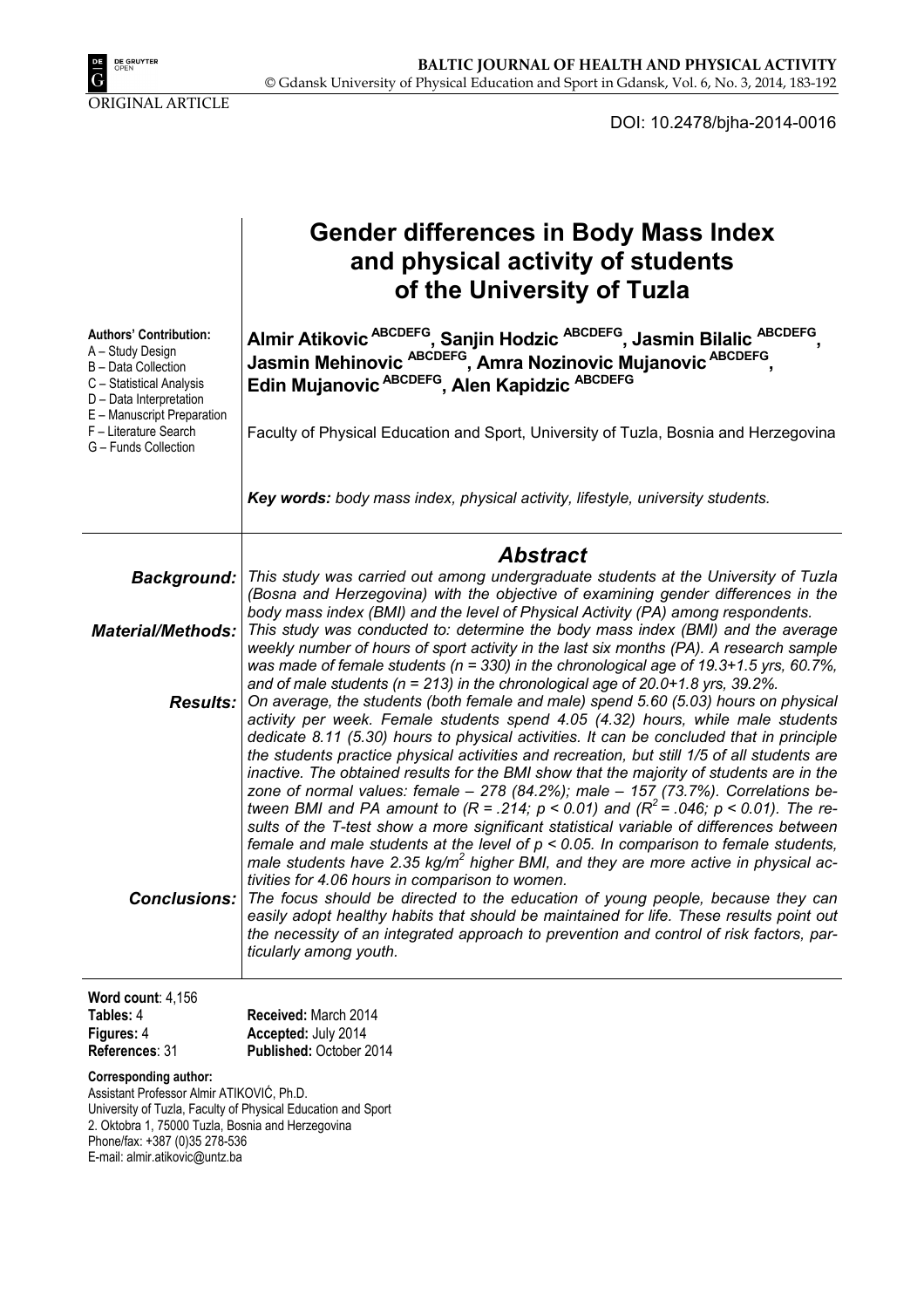#### **Introduction**

Overweight and obesity, and insufficient physical activity are related to a number of chronic, non-contagious diseases, but also to shorter life expectancy [1]. The World Health Organization (WHO) estimates that 2.8 million people die each year due to overweight and obesity, while 3.2 million deaths annually are attributed to physical inactivity [2]. Therefore, maintaining ideal weight and improving and increasing different physical activities present important goals of public health policy of the majority of developed countries in the world. The problem of overweight and obesity has gained sufficient attention on the global level only in the last ten years. Moreover, the growing obesity occurrence is one of the major health problems of this time, at least when speaking about the developed countries. Namely, the number of obese adults has tripled in the USA and doubled in the UK over the past twenty years [3].The International Obesity Task Force (IOTF) estimations show that there is about 1.1 billion overweight and about 300 million [4] obese people in the world. Obesity is even more alarming when it comes to children and adolescents. Namely, over the past two decades, the obesity prevalence for children and adolescents has grown at a rate of 0.5-1% per year [5]. According to the data from 2003, the prevalence of overweight adults in Croatia was (38%) for men and (34%) for women, while the obesity prevalence was the same for both genders in the range of about (20%) [6]. Rather similar prevalence is noted in other central European and Mediterranean countries [7]. Furthermore, the ratio of overweight or obese Croatian children and adolescents reached (26%) and (20%), which is similar to the situation in other Mediterranean countries, but higher than in central or northern Europe [8].

The Body Mass Index (BMI) is currently the most often used parameter for evaluation of the nutritive status. The body mass index (BMI), or the Quetelet index, is a heuristic proxy for estimating human body fat based on an individual's weight and height. Body mass index is defined as the individual's body mass divided by the square of his or her height (kg/m<sup>2</sup>) [9]. Normal values for adults range between 18.5 and 25 (kg/m<sup>2</sup>) [10]. Values under 18.5 (kg/m<sup>2</sup>) indicate malnutrition, and values higher than 25 (kg/m<sup>2</sup>) and up to 30 (kg/m<sup>2</sup>) indicate overweight, while BMI higher than 30 (kg/m<sup>2</sup>) indicates obesity [10]. Although it was intended for the total world population, it was seen that the Asian population has a larger fat mass for the given BMI [11], thus the initial WHO's scale went through a smaller modification and a smaller lower border was set for weight and obesity for Asian population; 23 (kg/m<sup>2</sup>) for overweight and 25 (kg/m<sup>2</sup>) for obesity [12]. The border values for malnutrition, overweight and obesity for children and adolescents differ from those for adults, and are gender and age specific [13, 14]. Although it is moderately related to the amount of body fat, the body mass index cannot evaluate the constitution of the body, i.e. the amount of fat in the body, but only the nutritive status [15]. On the other hand, the obesity is defined as an abnormal situation of the body in which there is an extensive accumulation of fat, resulting in a negative impact on health and shortening of life expectancy [16].

Physical activity [17] is defined as any body movement resulting in a significant increase in energy consumption, above the level of consumption in standstill. Physical activity is seen in many forms and contexts, and it is under a strong influence of cultural heritage. The total amount of physical activity is calculated from its frequency, duration and intensity. Leisure-time physical activity is understood as a wide range of activities an individual can do during his/her free time. Such activities can be organised (e.g. different fitness programmes) or free (e.g. walking, bicycle riding, dancing, etc.). Physical exercise is understood as planned, structured and recurring activity, whose aim is to improve functional abilities of the body or to maintain health [18]. For the majority of students of first and other years of study, the course "Physical Education and Sport" presents the only form of physical activity. The complexity of some study programmes causes a number of forms of psycho-emotional stress, and lack of leisure time, thus the lack of time for physical activities. It is very important to emphasise that young people should be encouraged to undertake physical activity, and thus they should be provided with space for recreation and organised sport activities in their schools. Namely, students spend a lot of time sitting at their computers and desks, working on different programmes, and the amount of time they spend on physical activities has significantly decreased. The WHO estimates that approximately 60% of the world population is currently insufficiently physically active [2]. The level of physical activity starts to significantly decrease during ado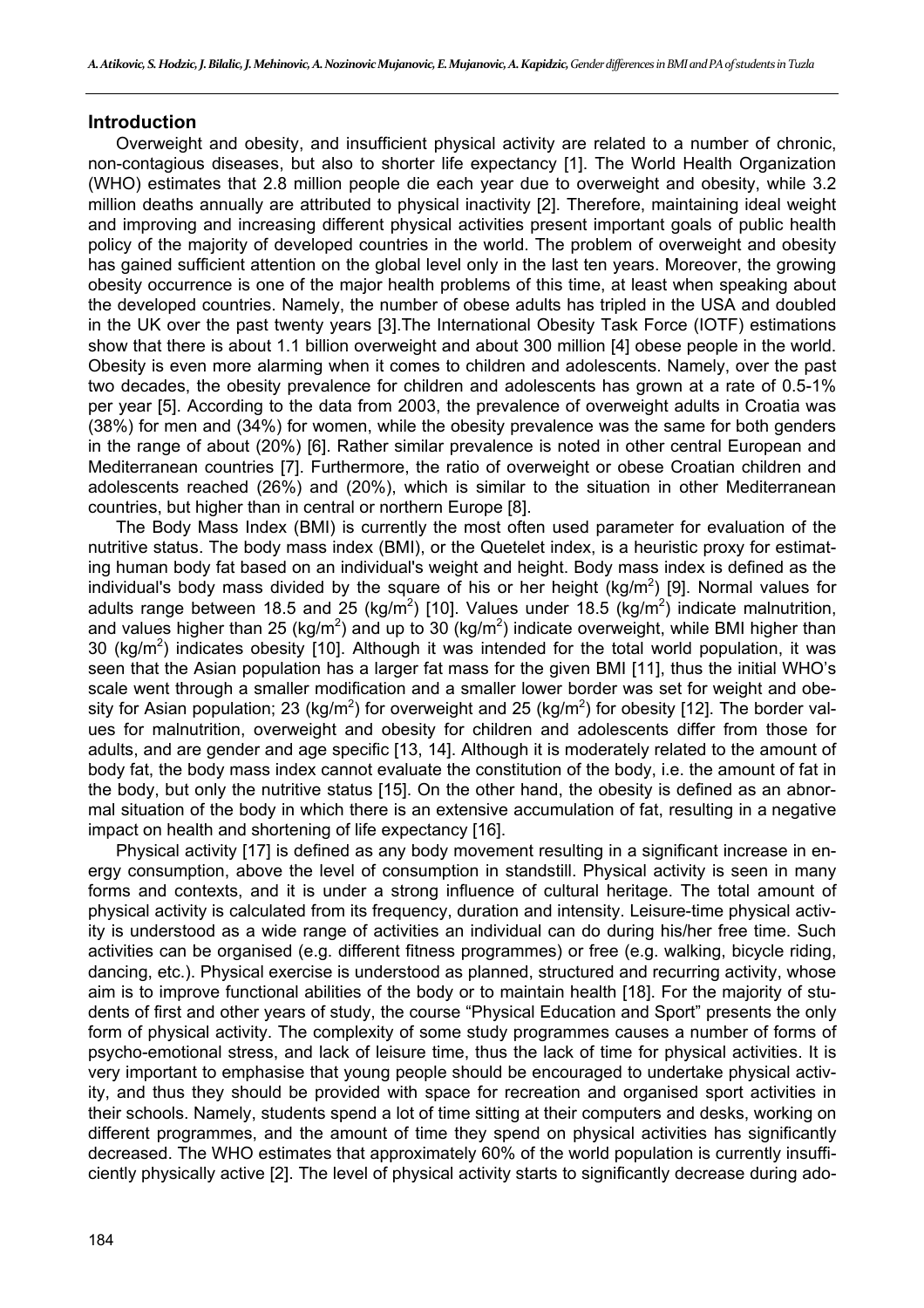lescence, and the period of life in which the turn from adolescence into adulthood happens is very important for the research of changes indicating the nutrition status and the functional ability of the cardio-respiratory system [19].

This study was conducted to: 1) determine the Body Mass Index (BMI), and Physical Activity (PA) of a sample of college-aged students and so assess the prevalence of underweight, overweight and obesity; 2) evaluate physical activity of all study participants, and 3) determine the relationship between male and female students participating in the study.

### **Material and methods**

#### *Design and sample*

Enrolment in the study was on a voluntary basis and it involved 543 students from the University of Tuzla. A research sample was made of female students (n=330) at the chronological age of 19.3+1.5 yrs, 60.7%, and of male students (n=213) at the chronological age of 20.0+1.8 yrs, 39.2%. The inclusion criteria were to be healthy subjects, free of any disorders or any chronic diseases. The research data were collected by means of a questionnaire. The questionnaire form was composed of two sections: general and anthropometric information and physical activity. After approval by the University of Tuzla Research Ethics Committee (No. 02/11-10071/12-12), questionnaires were administered during free time. Answering the questionnaires took an average of 10 minutes. Measurements were carried out in the morning shift from 9-12 o'clock, in the months of March, April and May 2012, the academic year. The order of measurement was always the same. All students who participated in this study were subjected to testing under the same conditions. Measurements were performed in small groups of 13 to 15 students each. One secretary was measured at each workplace.

#### *The sample of variable.*

The survey contained the following questions: year of birth  $-$  AGE, gender  $-$  G, body weight  $-$ BW (kg), body height – BH (cm), body mass index – BMI (kg/m<sup>2</sup>) and questions about physical activity (average hours per week of physical activity – hrs). Body height was measured using Martin's anthropometer with precision of 0.1 cm, BMI was measured using a Tanita TBF-300A Pro Body Composition analyser scales with precision of 0.1 kg (Tanita Corp., Tokyo, Japan). Students were barefooted during measurements. With a physical activity questionnaires we tried to measure the physical functioning through two questions: Level of physical activity: I) I do not practice sport regularly, II) I practice sport occasionally but not on a regular basis, III) I take part in sport at a recreational level and regularly, IV) I train one or more sports regularly and I take part in competitions); and Hours of physical activity spent on average per week in the last six months: I) 0-5 hours, II) 6-10 hours, III) 11-15 hours, IV) 16-20 hours, V) 21-30 hours.

#### *Data analysis*

Data analysis was done using the Statistical Package for Social Sciences (SPSS, Version 20, IBM, Chicago, Illinois, USA). We calculated basic descriptive statistics for all variables: n, number of study participants; %, percentages of study participants; MIN, minimum; MAX, maximum; M, mean; SD, standard deviation; K-S test, Kolmogorov-Smirnov test for normality of distributions with (p<0.01); R, Pearson correlation and T-test for the difference between male and female students in the two variables.

## **Results**

It is visible from the implemented analysis (Tab. 1) and (Fig. 1-2) that 244 of the questioned students (44.9%) answered: "I practice sport occasionally but not on a regular basis". Another 118 students (21.7%) answered: "I take part in sport at a recreational level and regularly", and 113 students (20.8%) answered: "I do not practice sport regularly". Finally, 68 students (12.5%) answered "I train one or more sports regularly and I take part in competitions". The results of answers to the question: "Hours of sport spend on average per week in the last six months" are presented in Table 1. Overall, the largest number of answers was in the values between 0-5 hours, 338 answers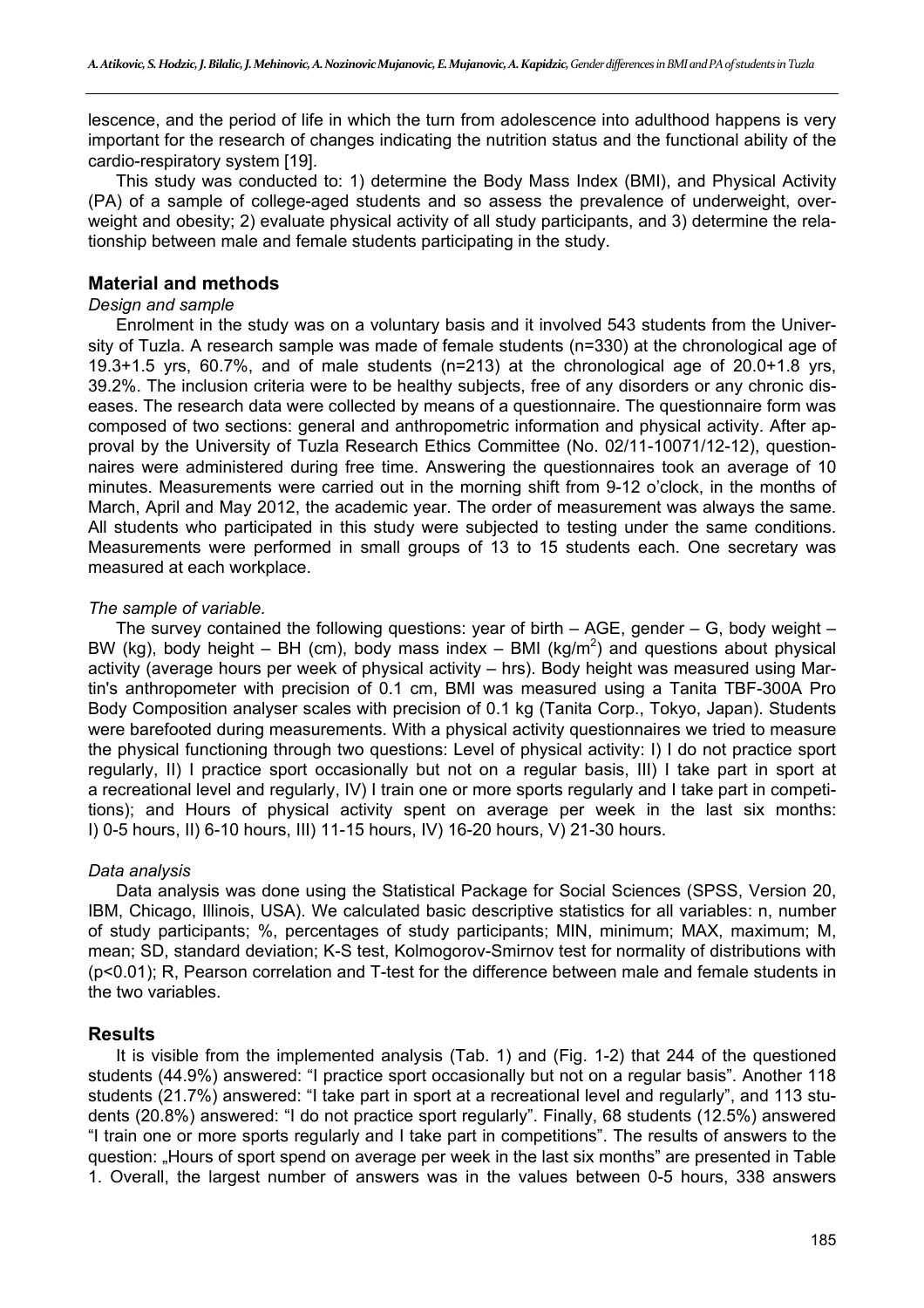(62.2%), 6-10 hours – 134 answers (24.6%), 11-15 hours – 48 answers (8.8%), 21-30 hours – 12 answers (2.2%), and finally, 16-20 hours – 11 answers (2.0%).

Table 1. Engagement in physical activities and body mass index for the study samples

| Activities                                                                  | $F, n=330$  | M, n=213    | T, n=543      |  |  |
|-----------------------------------------------------------------------------|-------------|-------------|---------------|--|--|
|                                                                             | (60.7%)     | $(39.2\%)$  | $(100\%)$     |  |  |
| Level of sport activity                                                     |             |             |               |  |  |
| I: I do not practice sport regularly                                        | 93(28.2)    | 20(9.4)     | 113 (20.8)    |  |  |
| II: I practice sport occasionally but not on a regular basis                | 173 (52.4)  | 71(33.3)    | 244 (44.9)    |  |  |
| III: I take part in sport at a recreational level and regularly             | 47 (14.2)   | 71(33.3)    | 118 (21.7)    |  |  |
| IV: I train in one or more sports regularly and I take part in competitions | 17(5.2)     | 51 (23.9)   | 68 (12.5)     |  |  |
| Hours of sport spend on average per week in the last six months             |             |             |               |  |  |
| $\mathsf{I}:$ 0-5 hours                                                     | 259 (78.4)  | 79 (37.0)   | 338 (62.2)    |  |  |
| $II: 6-10$ hours                                                            | 48 (14.5)   | 86 (40.3)   | 134 (24.6)    |  |  |
| $III: 11-15$ hours                                                          | 14 (4.2)    | 34 (15.9)   | 48 (8.8)      |  |  |
| IV: 16-20 hours                                                             | 2(.6)       | 9(4.2)      | 11(2.0)       |  |  |
| V: 21-30 hours                                                              | 7(2.1)      | 5(2.3)      | 12(2.2)       |  |  |
| Body Mass Index - BMI ( $kg/m2$ )                                           |             |             |               |  |  |
| 1: 18.5                                                                     | 31(9.39)    | 5(2.34)     | Underweight   |  |  |
| $II: 18.5 - 24.9$                                                           | 278 (84.24) | 157 (73.70) | Normal weight |  |  |
| $III: 25.0 - 29.9$                                                          | 21(6.36)    | 47 (22.06)  | Overweight    |  |  |
| $IV: 30.0 - 34.9$                                                           |             | 4(1.87)     | Obese Class I |  |  |

*Abbreviations: n, number of study participants; %, percentage; F, female; M, male; T, total* 



Fig. 1. Taking part in physical activity during last 6 months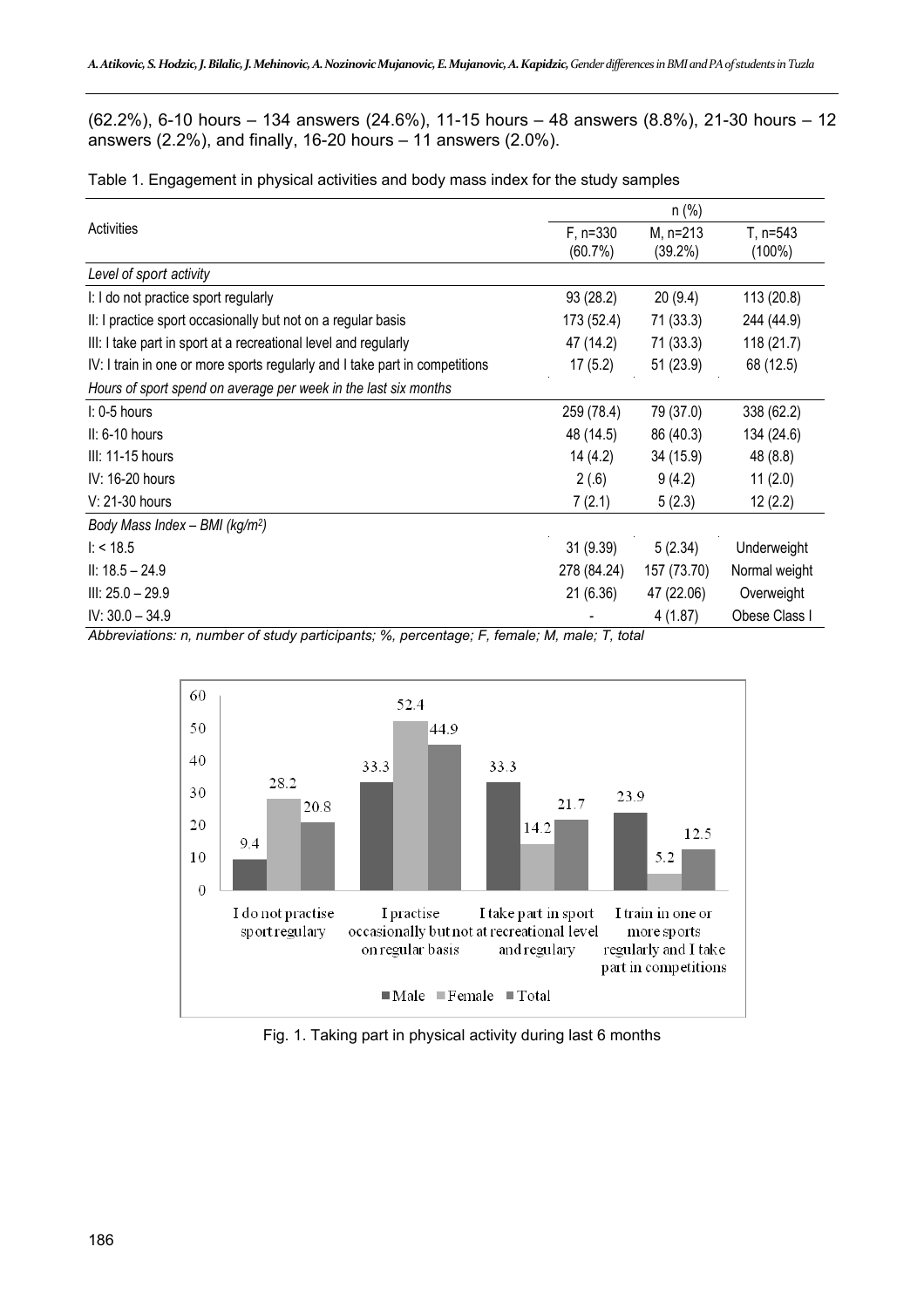

Fig. 2. Hours spend for sport on average/week during last 6 months

As for the calculated BMI (Tab. 1), 157 (73.7%) of the male students who participated in the research have normal BMI, 5 (2.3%) students are underfed, 47 (22.0%) have excessive body mass, and 4 (1.8%) are obese, 1<sup>st</sup> level. Female students predominantly have normal body mass  $-278$ (84.2%) in comparison to those with excessive body mass – 21 (6.3%). The number of underfed female students was somewhat higher, 31 (9.39%). Female students showed a higher tendency towards excessive thinness, with 9.39% of female students, in comparison to 2.34% of male students, whose BMI showed underfeed. On the other hand, 6.3% of female and 23.8% of male students were obese. Taking into account the results, we can conclude that male students have more members with excess body mass and obesity, while female students show more interest in leanness.

| Variables  | n   |     | MIM  |      | <b>MAX</b> |      |        |        | <b>SD</b> |      | K-S test (p-value) |                              |
|------------|-----|-----|------|------|------------|------|--------|--------|-----------|------|--------------------|------------------------------|
|            | M   |     | M    | F    | M          | F    | M      | F      | М         | F    | M                  | F                            |
| AGE        | 213 | 330 | 18   | 17   | 35         | 32   | 20.05  | 19.38  | 1.89      | 1.58 |                    | $3.30(.00^*)$ 6.84 $(.00^*)$ |
| BH         | 213 | 330 | 167  | 146  | 198        | 185  | 182.54 | 167.95 | 6.20      | 6.09 | .918(.36)          | 1.32(.61)                    |
| BW         | 213 | 330 | 56   | 41   | 114        | 95   | 77.86  | 59.25  | 10.33     | 7.06 | 1.30(.06)          | $2.04(.00*)$                 |
| <b>BMI</b> | 213 | 330 | 16.5 | 16.0 | 34.0       | 27.8 | 23.34  | 20.99  | 2.66      | 2.17 | 1.02(.24)          | 1.30(0.06)                   |
| HW         | 213 | 330 | 0    |      | 28         | 24   | 8.11   | 4.05   | 5.30      | 4.32 | $1.97(.00*)$       | $4.37(.00*)$                 |

Table 2. Descriptive statistics and Kolmogorov Smirnov test normality of the distribution results for the study samples

*Abbreviations: AGE, years; BH, body height; BW, body weight; BMI, body mass index; HW, hours spend for sport on average/week during last 6 months; F, female; M, male; X, mean; SD, standard deviation K-S test, Kolmogorov Smirnov test normality of the distribution; Significance at the (\*p<0.05) level (2-tailed).*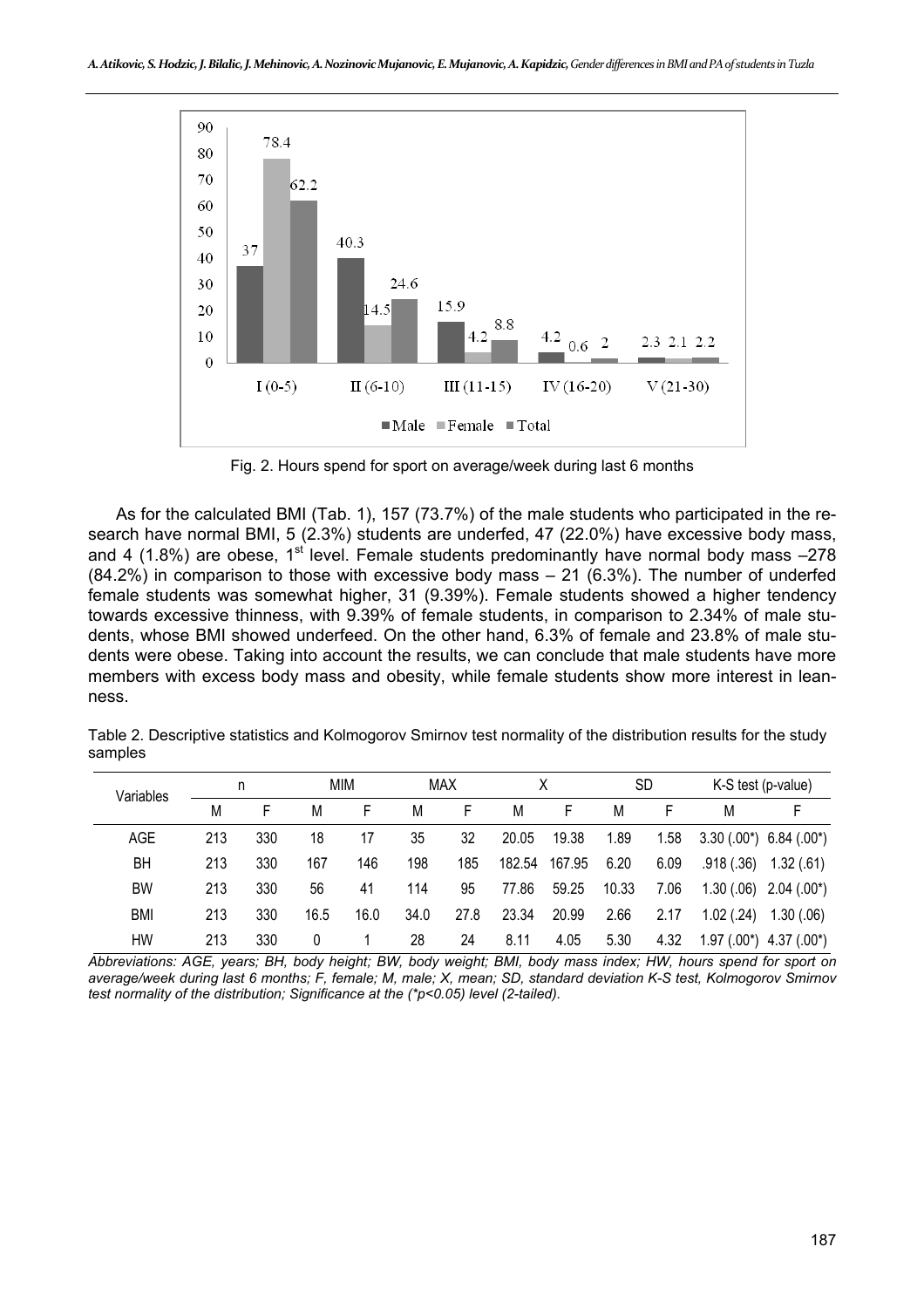

Fig. 3. Body mass index (BMI) (kg/m<sup>2</sup>) for female (n=330) and male (n=213) students

Table 3 shows that mean BMI was 23.33 (2.66) kg/m<sup>2</sup> in male and 20.99 (2.17) kg/m<sup>2</sup> in female students. BMI for male students was in the range of 16.5-34.0 kg/m<sup>2</sup>. For female students, the BMI was in the range between 16.0 and 27.8 kg/m<sup>2</sup>. Table 3 shows that the most time on physical activity is spent by male students – 10.7 hours and female students – 9.5 hours from the Faculty of Physical Education and Sports, while the least amount of time on physical activity is spent by students from the Faculty of Law – males 2.5 hours and female students from the Faculty of Pharmacy 1.3 hours. On average, students (both male and female) spend an average of 5.60 (5.03) hours on physical activity. Female students spend 4.05 (4.32) hours, and male students spend 8.11 (5.30) hours on physical activities.

Female (n=330) Male (n=213) Faculties and high schools  $n \binom{\%}{n}$  BMI (kg/m<sup>2</sup>) PA (hrs) n (%) BMI (kg/m<sup>2</sup>) PA (hrs)<br>X SD x SD X SD Faculty of law 14 (4.24) 21.478 2.681 2.50 1.16 6 (2.81) 22.983 2.733 2.50 1.04 Faculty of philosophy 57 (17.27) 21.028 2.259 3.71 5.23 9 (4.22) 24.388 2.283 6.33 5.97 Faculty of medicine 64 (19.39) 20.884 2.256 3.67 4.18 31 (14.55) 22.993 2.989 5.87 5.97 Faculty of mechanical engineering 4 (1.21) 21.300 3.653 3.50 2.08 12 (5.63) 22.375 4.450 5.75 2.41 Academy of drama **net allow the set of the n/a** n/a n/a n/a n/a 1 (0.46) 22.300 0 8.00 0.00 Faculty of mining, geology and civil engineering 13 (3.93) 22.085 2.765 2.84 1.57 16 (7.51) 23.293 2.763 7.56 5.66 Faculty of technology 29 (8.78) 21.358 2.024 3.48 3.57 4 (1.87) 23.000 1.921 8.75 4.78 Faculty of education and rehabilitation 53 (16.06) 21.054 2.301 4.09 3.89 4 (1.87) 22.725 1.662 6.50 6.19 Faculty of electrical engineering 28 (8.48) 20.685 2.141 2.46 1.42 16 (7.51) 23.700 2.855 5.43 3.68 Faculty of pharmacy and the state of the 3 (0.90) 21.100 0.707 1.33 0.57 n/a n/a n/a n/a n/a n/a Medical school 40 (12.12) 20.477 2.738 4.32 3.79 29 (13.61) 23.424 2.960 6.62 3.86 Faculty of physical education and sport 25 (7.57) 21.116 3.094 9.52 5.70 85 (39.90) 23.481 2.248 10.76 4.38

Table 3. Measures of central tendency for body mass index (BMI) and physical activity (PA) according to gender and study program

*Abbreviations: n, number of study participants; %, percentage; X, mean; SD, standard deviation BMI, body mass index; PA, physical activity*

A significant positive correlation between BMI and PA exists in hours spend on sport on average/week during last 6 months. Correlations between BMI and HW, as Figure 4 shows, amount to  $(R = 214; p < 0.01)$  and  $(R<sup>2</sup> = 0.046; p < 0.01)$ . At the univariant level of the data analysis aiming to define differences between men and women, we used the T-test for independent samples. The re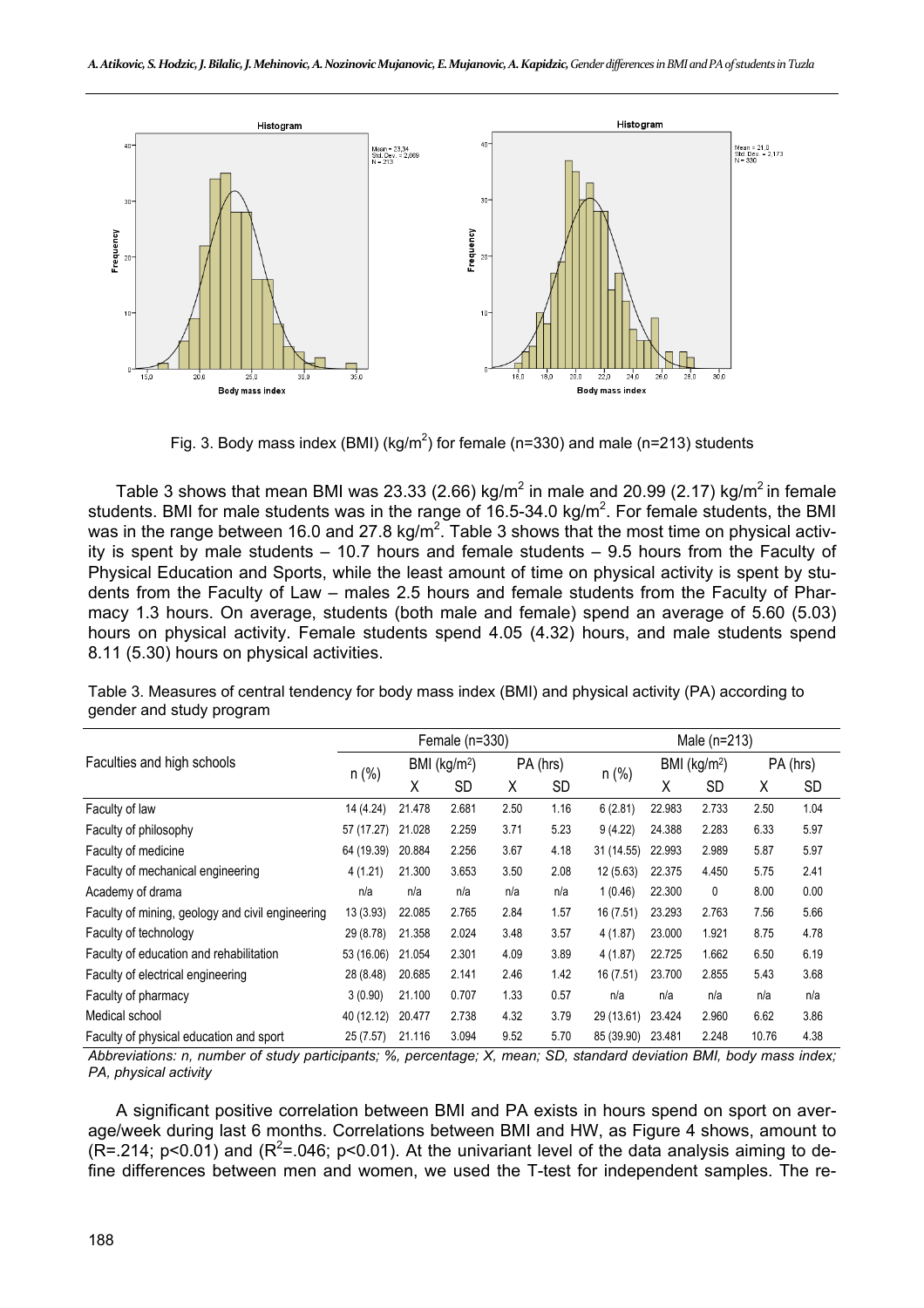sults of the T-test show that the differences between men and women in variables are statistically significant at the level of  $(p<0.05)$ . This statement is confirmed by the results from Table 2, where male BMI is higher in comparison to women's 2.35 kg/m<sup>2</sup>, while, at the same time, men are more active in sports by 4.06 hours on average per week in comparison to women.

Table 4. Independent samples t – test between female and male students for body mass index and hours spend for sport on average/week during last 6 months

| Variables | Levene's Test for Equality of Variances | t-test for Equality of Means |        |     |            |            |            |        |       |
|-----------|-----------------------------------------|------------------------------|--------|-----|------------|------------|------------|--------|-------|
|           |                                         | Sig.                         |        | df  | Sig.       | Mean       | Std. Error | 95% CI |       |
|           |                                         |                              |        |     | (2-tailed) | Difference | Difference | Lower  | Upper |
| BMI       | 9.570                                   | .002                         | 11.193 | 541 | .000       | 2.340      | .209       | 1.929  | 2.751 |
| НW        | 22.256                                  | .000                         | 9.700  | 541 | .000       | 3.969      | .409       | 3.165  | 4.772 |

*Abbreviations: BMI, body mass index; HW, hours of sport spend on average per week in the last six months* 



Fig. 4. Correlation between PA and BMI. Correlation between hours spend for sport on average/week during last 6 months and category of BMI is positive and statistically significant  $(R=0.214; P=0.01, R^2=0.046; P=0.01)$ 

#### **Discussion**

The classes in physical and health education at the University of Tuzla are obligatory for students of  $1<sup>st</sup>$  and  $2<sup>nd</sup>$  year of integrated and expert study. Higher years do not have an organised from of education; there are no electoral courses or optional courses in PE. Considering the fact that this type of education in higher education is the final, obligatory and organised form of physical activity, it is of utmost importance to develop the awareness of the need of everyday exercising and of its positive impacts on the health status of human organisms. Thus, students should be enabled to undertake individual physical exercises. This is one of the goals of education within the course titled Physical and Health education in higher education. Courses at universities should educate young people on healthy nutrition and the need for physical activity with the purpose of preventing different health problems.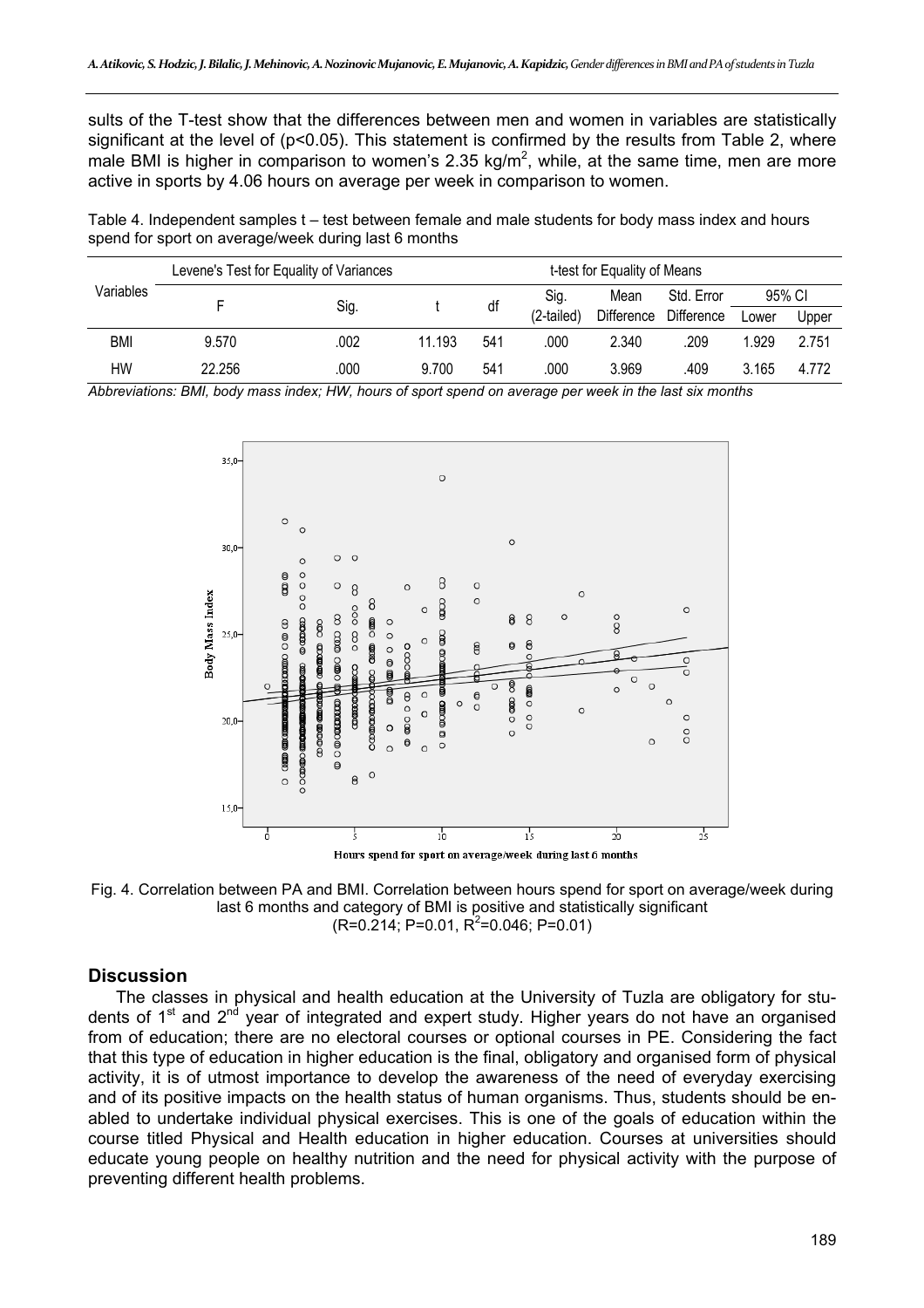Looking at differences between the genders, it can be stated that female students, 93 (28.2%), are less active than males, 20 (9.4%). If we take another look at the differences between answers from male and female students to the question "I train one or more sports regularly and I take part in competitions", we can see that there are more male students, 51 (23.9%), involved in regular sport activities, such as regular training, than female ones, 17 (5.2%). The results are identical on the level of leisure time, involving 220 (66.6%) female students and 142 (66.6%) male ones. Having in mind that the questionnaire did not include the reasons for physical inactivity, we can guess that it largely lays in school and house related commitments. Considering the fact that the questionnaire did not include the reasons for physical inactivity, we are guessing that the reasons lay in a large number of study related duties, both at school and at home. Namely, students spend a large portion of time sitting behind a computer or a desk, working on different projects, and the time available for physical activities has decreased.

It can be concluded that students practice physical activities and recreation in principle, but still 1/5 of all students are inactive, i.e. they do not spend any of their time on sports and recreation. Modern life understands a significant time spent sitting. The majority of people work in offices and behind computers. Cars have replaced walking and the most common relaxation is watching television or playing games. When meeting with friends, the time will usually be spent sitting in a coffee bar or a restaurant. All of this has negative implications on BMI.

The results of research conducted by various authors [20] show that (44.5%) of students spend their free time on some type of sport or recreational activity, and the most frequently stated activities are walking, swimming, jogging, bicycle riding, roller-skating, as well as aerobic and fitness programmes and other sport activities. The remaining (55.5%) students do not undertake any physical activity and their key reasons listed are a lack of habit, company or will. Preferences of activities are the same as for students who undertake physical activity. Results obtained by other authors come to similar data [21]; a sample of (n=2681) students show only 8.7% of female and 16% of male students of the Faculty of Philosophy to undertake regular exercises at least twice a week, which is devastating. A paper from other authors [22] shows that most of the male students (65.38%) said that as leisure recreation they engaged in physical activity, which involved about two weeks of practicing a physical activity. 26.92% of the male students were actively involved in sports (at least five times a week) while 7.69% did not engage in physical activity during leisure time. The situation of female students is slightly worse. As many as 42.86% did not engage in physical activity, while 48.41% said they engaged in recreational sport about twice a week. If we look at total engagement in physical activity in leisure time of Medical students, we conclude that more than half of the surveyed first-year students of the faculty (51%) engaged in recreational sports, and many other students (36.84%) did not engage in sports in their free time. The results from a research from the authors [23] show that male students are more frequently involved in physical activity than female students. The worrying fact is the percentage of female students who do not do any physical activity at all amounts to 13.9% or those who do is several times a year to 11.3%. One of the reasons for such behaviour is lack of free time, visible from the responses to the question: "Do you have enough free time", to which as many as 32.2% of the female students responded negatively, in comparison to the male students with 4.4% of such responses. On average, students have 3.2 hours for sport and recreational activities, of which 1.7 hours is spent on studying. Out of 22 offered sport and recreational activities, the students mostly undertake (three to four times a week or more) walking (48.9%), jogging (10.6%), dance (9.5%). Those who undertake activities once or twice a week are also mostly involved in walking (32.9%) and jogging (26.5%), but also bicycle riding (20.2%) and roller-skating (10.6%). A few times during a month or in a year, the majority of them go swimming (67.0%), play volleyball (48.9%), do jogging (47.8%) and play pool (46.8%), while they never did any horse riding (94.6%), boccie (93.6%), hunting (93.6%), mountain hiking (87.2%), Pilates (87.2%) or fishing (80.2%). The given results are objective considering the fact that the city of Vukovar does not offer a sufficient number of sport and recreational activities. From the results obtained by authors [24], it is visible that as many as 56% of the interviewed students do not dedicate any of their time to sports and recreational activities.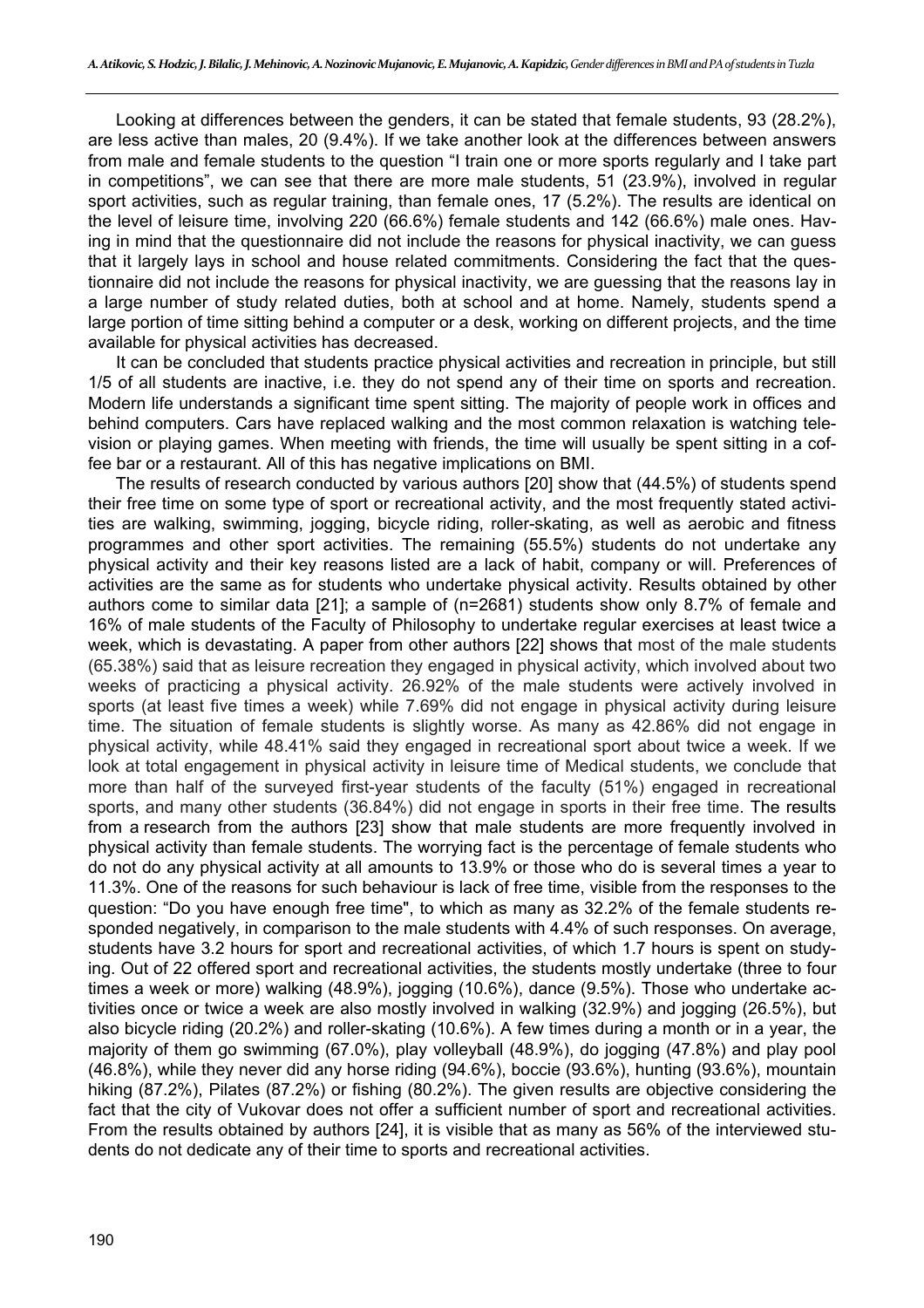The received results for the BMI show that the majority of students are in the zone of normal values. The start of the student life is an important period in the life of each individual. It represents the start of the period with increased responsibility and independence, but, at the same time, it results in a poorer health status, involving worse nutrition and nutritive habits, and rapid reduction of physical activities. The results are similar to those reached by the authors [25] taking into the account the BMIs for students who participated in the research; 5.0% students were underfeed, 30.0% overweight, and 6.0% obese. Female students were largely within the normal range (76.0%) in comparison to those with excess body weight (11.0%). A recent report [31] on the prevalence of BMI in the female students population shows overweight or obesity (5.9%) and underweight (4.73%) among all (n=1394) students [31]. This differs for male students, where there are 43.0% of students with normal fat and 48.0% with excess body weight. Female students showed a larger tendency towards thinness with 9.0% of those who were considered underfeed, based on their BMI. On the other hand, 4.0% of female students and 7.0% of male students were obese. According to the results of a study among students of the University of Novi Sad [26], the mean body mass index for male students was 23.92 (kg/m<sup>2</sup>), female students 20.43 (kg/m<sup>2</sup>) and overall 23.18  $(kg/m<sup>2</sup>)$ . The prevalence of obesity similar to the results of this study with a higher prevalence in males is found in European countries, like Italy [8] where the prevalence of overweight in male and female students (BMI  $\ge$  to 25) was 20.5% and 10%, respectively, in Spain 28.1% and 18.4%, in Bulgaria (2004) 21.2% and 11.3%, and in the Czech Republic (2008) 30.5% and 15.2% [26-29], respectively. Physically inactive people suffer from cardiovascular diseases twice more than physically active ones. A sedentary way of life occurs in mostly young population, since more than 3 hours a day of physical activity is carried out only by 39.2% of adolescents [30].

## **Conclusion**

Our findings were similar to other studies [26-29], but statistically significant differences were found for gender and the level of physical activity. The focus should be directed to the education of young people, because they can easily adopt healthy habits that they should maintain for life. These results point out the necessity of an integrated approach to prevention and control of risk factors, particularly among youth.

#### **References**

- 1. US Department of Health and Human Services. Physical activity and health: a report of the Surgeon General. Atlanta: Centers for Disease Control and Prevention, National Center for Chronic Disease Prevention and Health Promotion, 1996. [Accessed on 24 November 2012]. Available from URL: http://www.cdc.gov/nccdphp/sgr/pdf/execsumm.pdf.
- 2. World Health Organization. Global health risks: mortality and burden of disease attributable to selected major risk factors, Geneva, Switzerland, 2009. [Accessed on 24 November 2012]. Available from URL: http://www.who.int/healthinfo/global\_burden\_disease/GlobalHealthRisks\_report\_full.pdf
- 3. Mascie Taylor CG, Goto R. Human variation and body mass index: a review of the universality of BMI cut-offs, gender and urban-rural differences, and secular changes. J Physiol Anthropol. 2007;26(2):109- 112.
- 4. James WPT, Rigby N, Leach R. The obesity epidemic, metabolic syndrome and future prevention strategies. Eur J Cardiovasc Prev Rehabil. 2004;11:3-8.
- 5. Lobstein T, Bauer L, Uauy R. Counting the costs: the physical, psychosocial and economic consequences of childhood obesity. Obes Rev. 2004;5:4-32.
- 6. Fister K, Kolcic, Milanovic SM, Kern J.The prevalence of overweight, obesity and central obesity in six regions of Croatia: results from the Croatian Adult Health Survey. Coll Antropol. 2009;33(Suppl 1):25-29.
- 7. Berghoefer A, Pischon T, Reinhold T, Apovian CM, Sharma AM, Willich SN. Obesity prevalence from a European perspective: a systematic review. BMC Public Health. 2008; 8:200-209.
- 8. Lobstein T, Frelut ML. Prevalence of overweight among children in Europe. Obes Rev. 2003;4(4):195- 200.
- 9. Knutson KL. Sex differences in the association between sleep and body mass index in adolescents. J Pediatr. 2005;147(6):830-834.
- 10. World Health Organization. Physical status: the use and interpretation of anthropometry. (Report of a WHO Expert Committee. WHO Technical Report Series 854. Geneva: WHO, 1995). [Accessed on 24